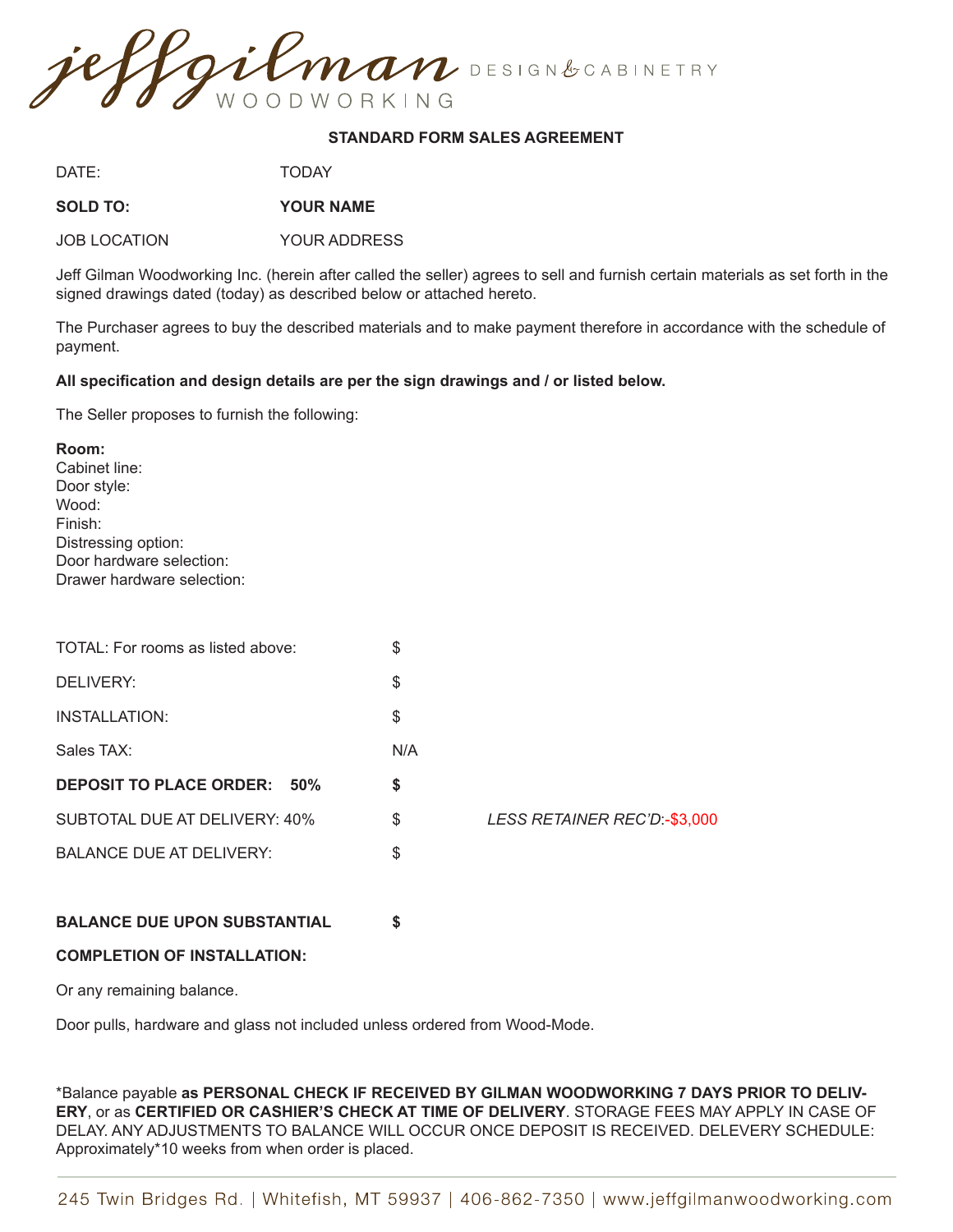gilman DESIGN&CABINETRY WOODWORKING

l. This contract includes the terms and provisions as set forth herein. Please read and sign where indicated.

2. The standard form of warranty as provided by Wood-Mode and Brookhaven shall apply to the service of the cabinetry furnished. This warranty shall become effective when this contract is signed and paid for in full by the Purchaser.

3. The delivery date, when given, shall be deemed approximate and performance is subject to delays by strikes, fires, acts of God or other reasons not under control of the Seller, as well as the availability of the product at the time of delivery.

4. The Purchaser agrees to accept delivery of the product or products when ready. The risk of loss, as to damage or destruction, shall be upon the Purchaser upon the delivery and receipt of the product.

5. If the Purchaser is unable to receive the product when it arrives, the Purchaser is required to pay all but 10% of the total remaining balance while it remains in storage, along with any additional storage fees, as necessary. The remaining 10% is due upon substantial completion of the installation.

6. The Purchaser understands that the products described are specially designed and custom built and that the Seller takes immediate steps upon execution of this Agreement to design, order and construct those items set forth herein; therefore, this Agreement is not subject to cancellation by the Purchaser for any reason.

7. The Purchaser understands that changes made to an order after acceptance and execution will result in an administrative charge of \$100 per change in addition to the additional product cost.

8. No plumbing, electrical, flooring, counter tops, appliance installation, hardware installation or other construction work is to be provided by Seller unless listed in the in the specifications above.

9. Title to the items sold pursuant to this Agreement shall not pass to the Purchaser until full price as set forth in this Agreement is paid to the Seller.

10. Delays in payment shall be subject to interest charges of (18%) per annum, and in no event higher that the interest rate provided by law. If the Seller is requires to engage the services of a collection agency or an attorney, the Purchaser agrees to reimburse the Seller for any reasonable amounts expended in order to collect the unpaid balance.

11. If any provision of this Agreement is declared invalid by any tribunal, the remaining provisions of the Agreement shall not be affected thereby.

12. This Agreement sets forth the entire transaction between the parties: any and all prior Agreements; warranties or representations made by either part are superseded by this Agreement. All changes in this Agreement shall be made by a separate document and executed with the same formalities as discussed in item number 6. No agent of the Seller, unless authorized in writing by the Seller, has any authority to waive, alter, or enlarge this contract or to make any new or substituted or different contracts, representations, or warranties.

13. The Seller retains the right upon breach of this Agreement by the Purchaser to sell those items in the Seller's possession. In effecting any resale on breach of this Agreement by the Purchaser, the Seller shall be deemed to act in the capacity of agent for the Purchaser. The Purchaser shall be liable for any net deficiency on resale including any additional costs incurred.

14. The job site measurements as stated on the contract documents attached as part of this agreement are deemed accurate and were employed in the placement of this order. Therefore, Purchaser is solely responsible for changes resulting in discrepancies between the contract documents and changed site dimensions. All remedies to correct any discrepancy shall be at the sole expense of the Purchaser.

15. The Seller agrees that it will perform this contract in conformity with customary industry practices. The Purchaser agrees that any claim for adjustment shall not be reason or cause for failure to make payment of the purchase price in full.